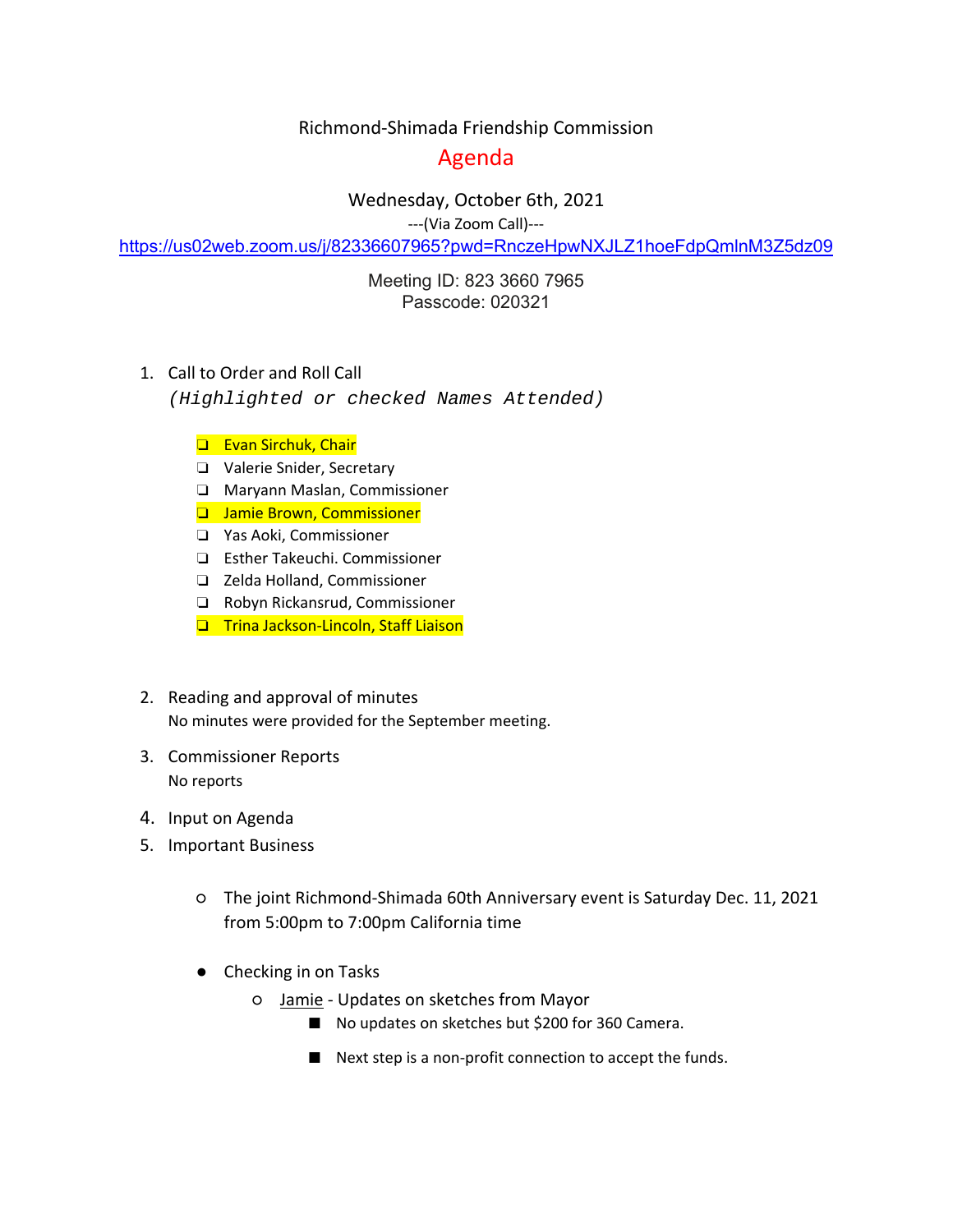- California Japan sister city association, reach out via phone or email.
- Evan Will reach out ASAP
- Can we have students visit on March 2022?
	- City attorney approval required.
	- Trina suggested we ask for approval in October
	- Takashi would like to know so that they can plan.
		- email him with an update about waiting till late October to ask again.
		- Time to ask the city attorney again, what is the best strategy?
- 60th Anniversary Event
	- List of possible presentations: Gather content from local highlights and art orgs.
		- Update from Maryann on reaching out to arts organizations with \$100 **stipend per artist.** 
			- **\$100 each for 2 org and 1 individual**
			- **\$50 for flowers to Richmond art center**
		- How do we pay artists?
			- via Trina Jackson-Lincoln
		- Shimada Gift Basket Item Ideas
		- Evan will order shirts and Honey
		- We still have water bottles and soft lunch boxes
			- Some still available or all donated?
	- Is an in‐person event possible? (Covid Concerns)
	- In Person Event Planning (If Possible by December)
		- Basement Multipurpose space is available for max of 20 attendees
		- Evan will look into other options possibly for more people
			- Projector
			- Screen
			- tables
			- seating